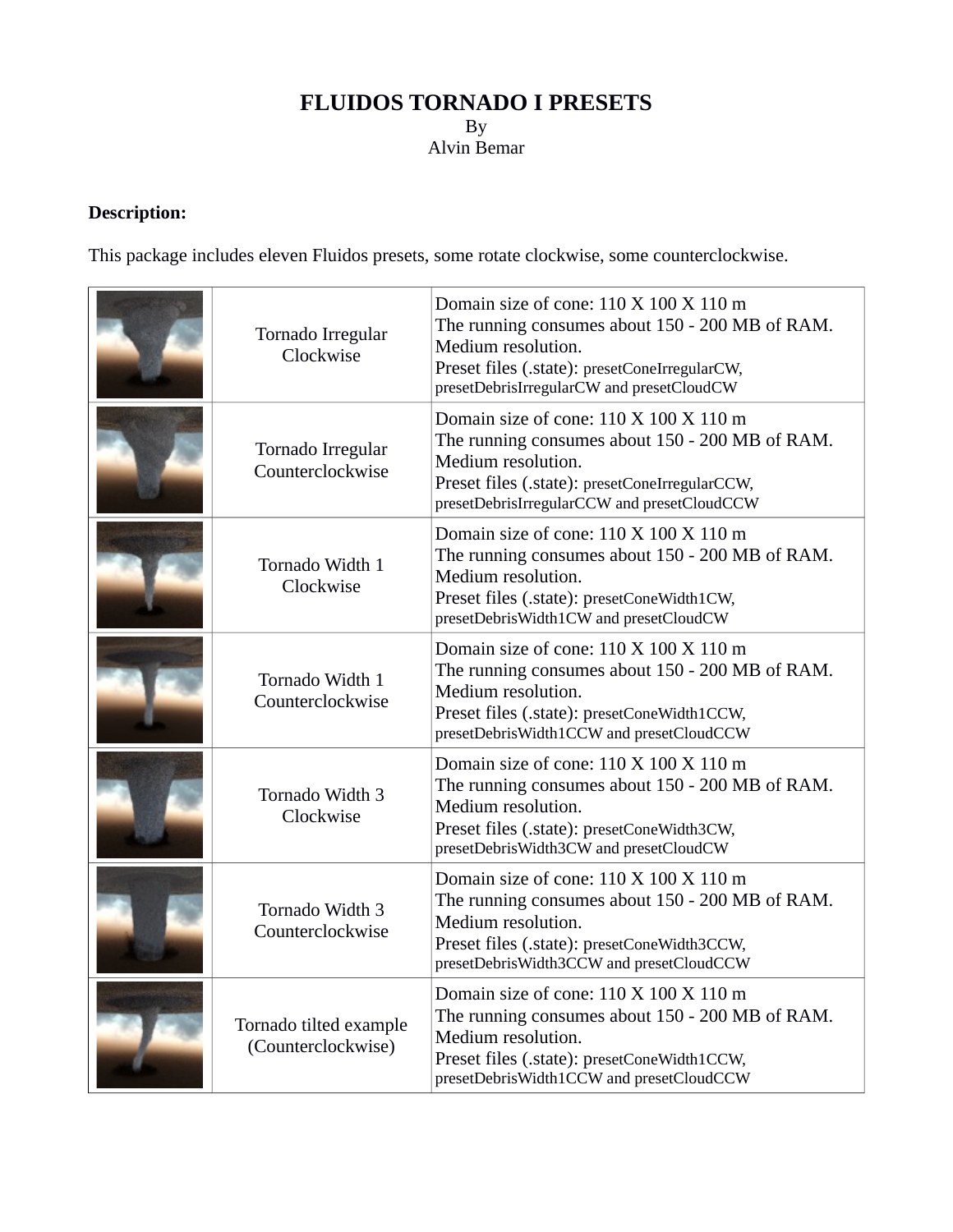For all the scenes:

Domain size of the top cloud: 170 X 35 X 170 m (although in the scenes its meshes are resized three times). Domain size of the debris: 80 X 40 X 80 m The geometry in the scene consumes about  $1.0 - 1.5$  GB

The tornados are produced by the dynamic equilibrium between two strong forces in the same domain: *torque* and *linear*. The *torque* rotates the fluid and the *linear force* retains it in the center of the Domain. Increasing the linear force produces thinner tornado cones; decreasing and increases the width of the cone.

To get a tilted tornado, you could use D-Formers (an example is included), apply them to the meshers. Sometimes, after loading a saved scene the D-Former disconnects from the mesher. To fix this, there is included a script, *Tornado D-Form Activation*, apply it to the D-Former Base (parented to the corresponding mesher).

The Cones, Clouds and Debris have their independent *Fluidos Domain* and are simulated separately. Although each scene has its default presets, you can change them.

The Cloud meshers are resized three times in the scenes to get larger clouds.

<span id="page-1-0"></span>*Note*: Due to the nature of the product the materials will not show compatible in smart content. To apply the materials to the Mesher, first select the Mesher you wish to apply the material too in the Scene Tab, and then navigate to the materials folder (Scenes\AlvinBemar\Fluidos\Tornado\Materials). Finally, apply the desired material to selected Mesher.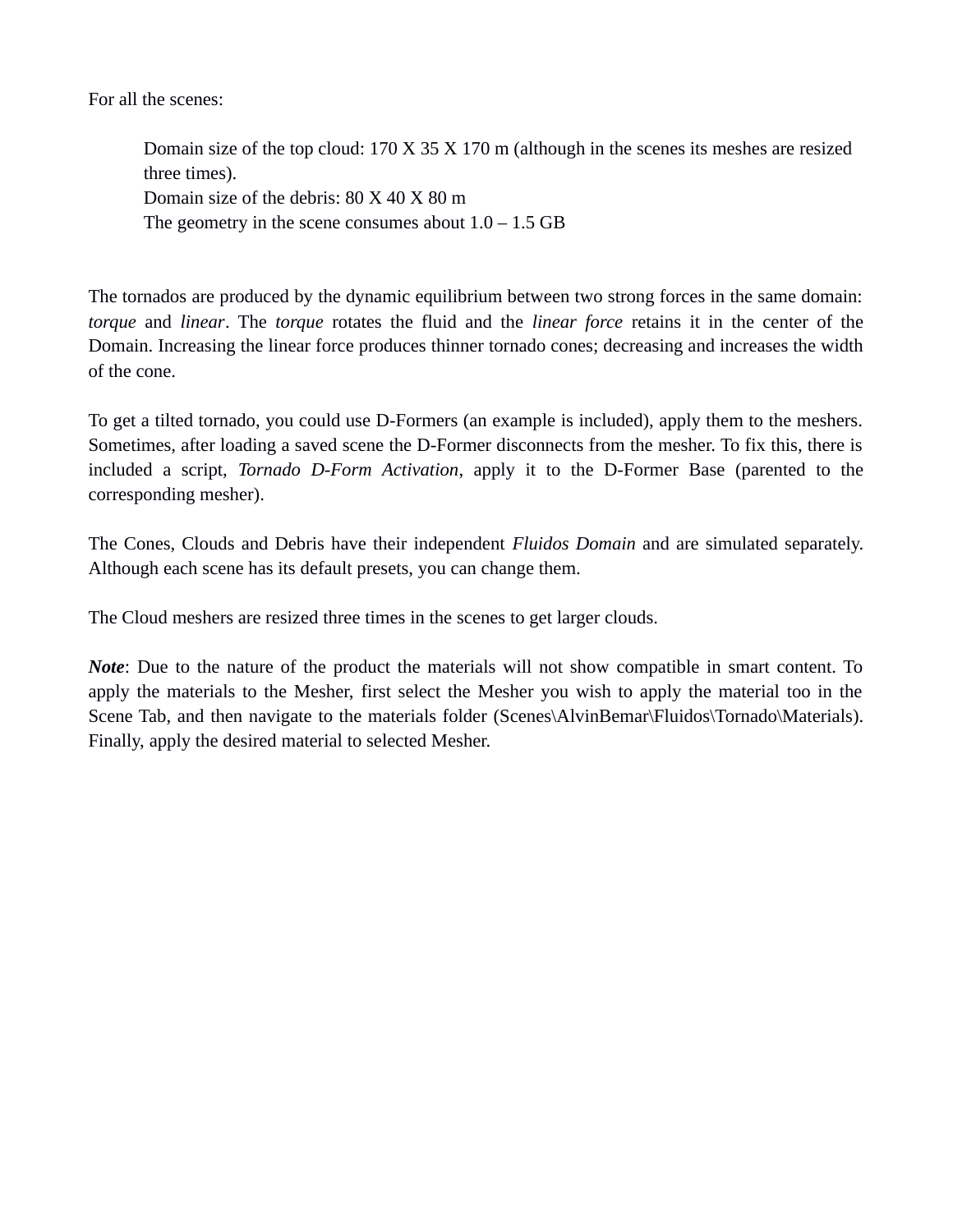#### **How to use the preset scenes:**

- 1. Load the scene.
- 2. Inside the *Tornado* group, you'll find three sets of Domain and Mesher, one for the tornado's cone, another for the debris, and the last one for the tornado's top cloud, as in the following image:



- 3. Each group points to its corresponding .state file. Moreover, each one points to a default *Baked files folder.* You don't need to select a new folder, but you can do it if you prefer to. Take into account that all the scenes point to the same *Baked files folder*, thus a new simulation will delete the previous one.
- 4. As there are three Domains, there will be three independent simulations. You can run all of them (one at a time) or only one or two.
- 5. Add all the additional objects you wish to be in the scene. If you want any of them to interact with the fluid, parent it to the *Fluidos Domain* you wish.
- 6. If you want only the initial frame, run now the simulation, enabling the *Start from preset* button
- 7. Enable the *Meshers*. About the debris meshers, you probably want to choose only one: the *Diffuse* is suitable to represent solids; the other one, is a regular solid geometry mesher prepared to represent water.

## **For more than one frame:**

- 1. Before running the simulation, set the desired *Number of frames* in the *Domain* properties.
- 2. For each *Mesher*, set the *Completion* property to 100 % at the last desired frame.
- 3. Run the simulation in the desired domains and then enable the appropriate *Meshers*.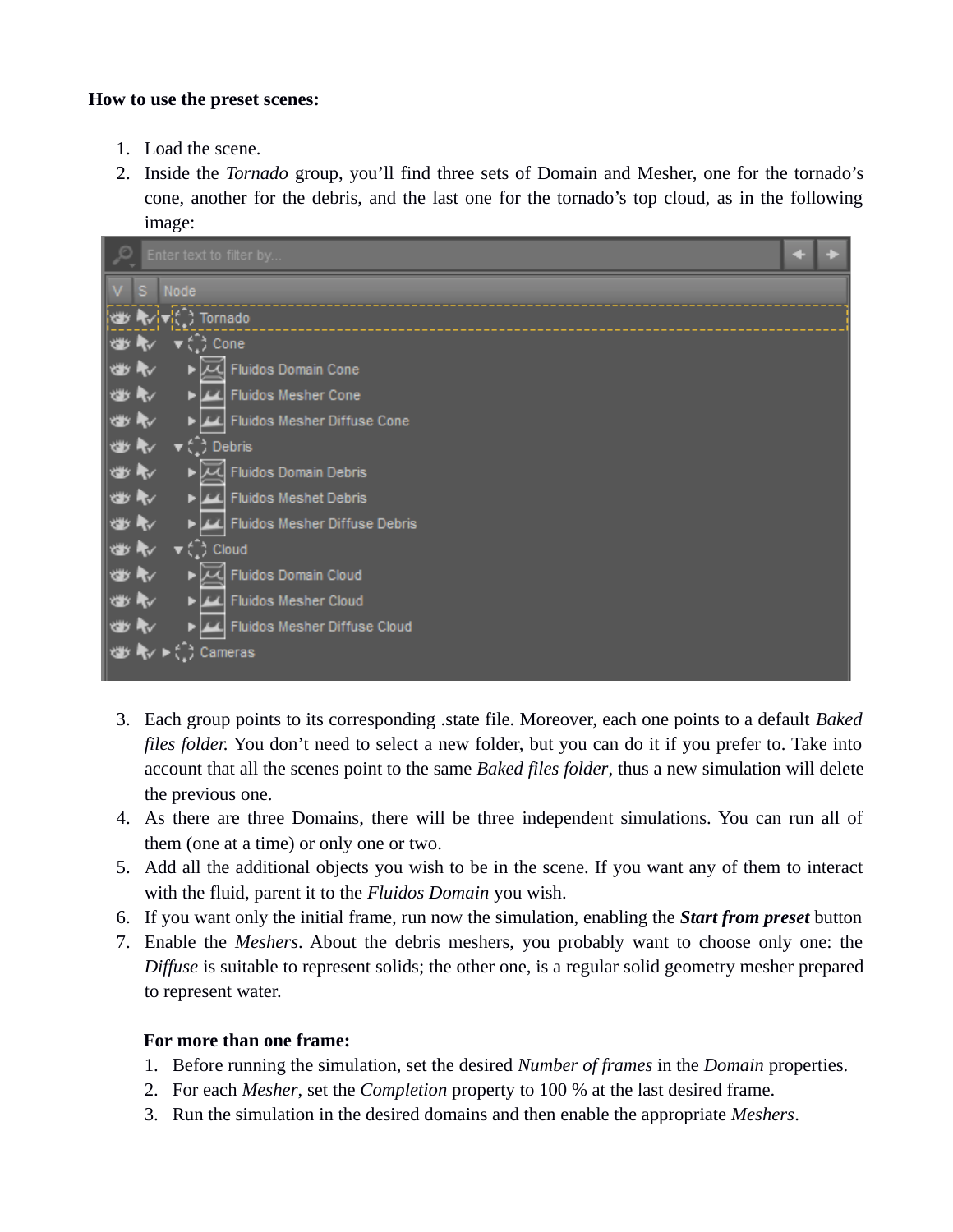#### **How to use the presets with any premade or third-party scene:**

- 1. Load the main scene (i.e. the premade or third party).
- 2. Merge the *Fluidos* preset scene.
- 3. Move the *Fluidos Scene* group to the intended location in the main scene.
- 4. Go on as in *How to use preset scenes*.

The presets could be mixed just like other main scenes in many situations with good results. Also, the presets could be combined parenting objects of the main scene including close-mesh terrains. If you prefer, you can substitute the shore terrain of *Fluidos* presets for a terrain of your choice (if the new terrain is open-mesh, use *Fluidos Companion*, *Hexagon*, *Carrara* or any other suitable software).

The tornadoes could be tilted by rotating a little the *Fluidos Force Torque – Cone.*



In the *Tornado Irregular* scenes, the *Fluidos Force Torque* – *Cone* is rotated in the y-axis. This type of rotation does not affect the torque force; but this way, the parented *Fluidos Force Linear – Cone* does rotate around the torque.